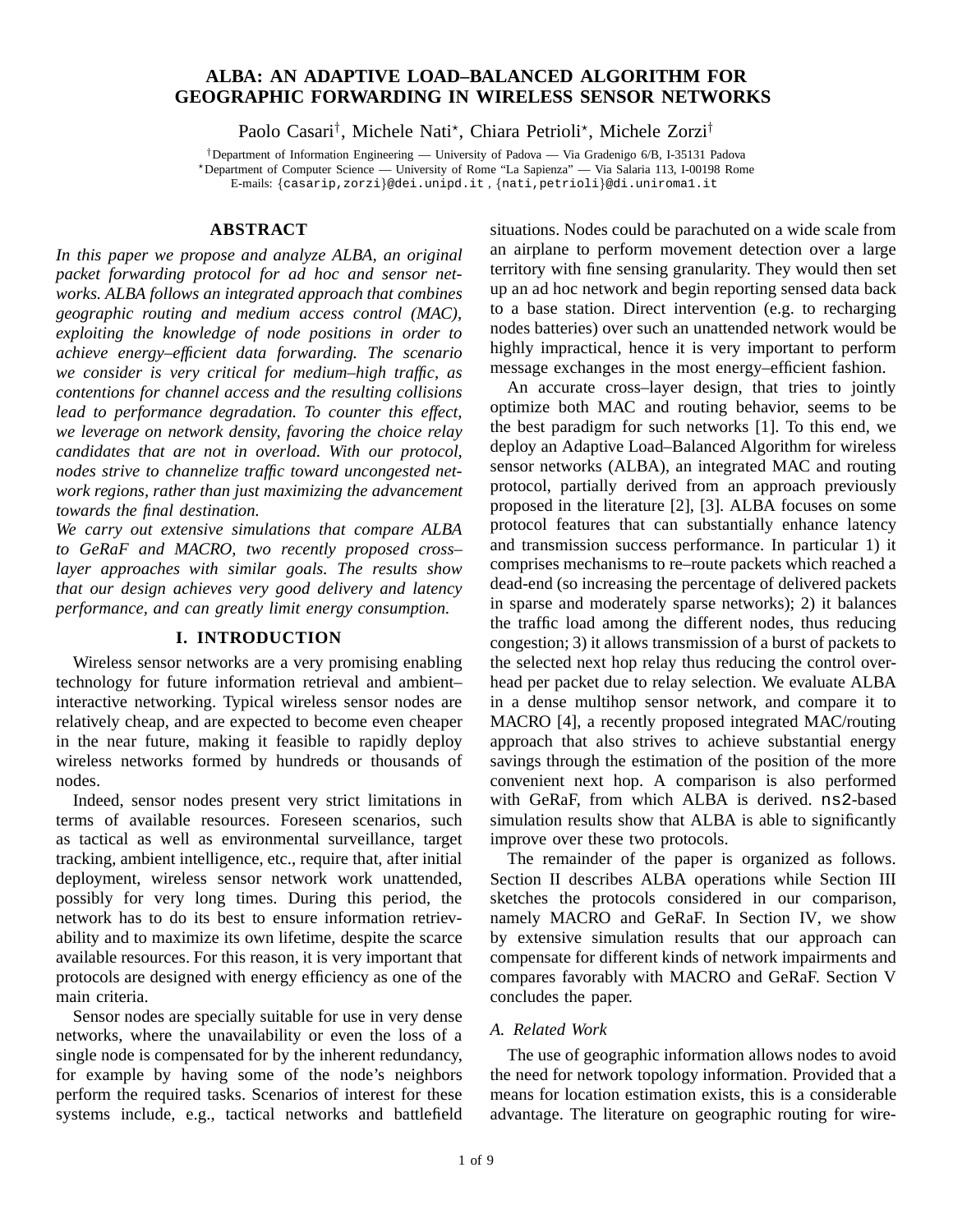less sensor networks (a recent survey can be found in [5]) is mainly focused on designing the algorithms themselves. For example, from the early MFR, DIR and GEDIR [6], to the more recent FACE [7], GEAR [8], different solutions have been proposed for convergecasting transmissions or forwarding queries to geographically restricted regions.

In the pursuit of energy-efficient solutions, some works extend algorithm design to account for link costs, identifying them with a given metric. Among those, [9] optimizes the geographic advancement based on link reliability, preferring shorter hops when longer ones are infeasible because of losses. [10] accounts for weighed advancement, where the weight is appropriately defined to incorporate suitable performance metrics, such as link reliability (through packet error rate), delay, or energy consumption. In [11], the authors extend [6] by accounting for reliability in MFR or DIR routing. Link quality, along with other performance metrics, is also considered in [12].

In [2], [3] and further modifications [13], Geographic Random Forwarding (GeRaF) is presented. It is a contention-based integrated MAC and routing approach, which divides the region offering positive progress toward the final destination into various zones, and pings them subsequently [3], or according to some other criterion [13], in order to find a node available for relaying.

Another cross-layer approach recently proposed is MACRO [4]. MACRO protocol suite combines a scheme for node awake/asleep modes, a MAC and a geographicbased routing protocol. Relay selection is performed based on a function of both the advancement toward the sink and the energy consumption needed for packet transmission. A more thorough description of MACRO is provided in Section III.

In this paper, we will deal with the cross–layer integration of geographic forwarding with relevant link metrics in wireless sensor network. To this end, we develop a solution that encompasses routing and access control with congestion avoidance and dead-end detection, with the aim of being simple and energy-efficient, while also offering some degree of reliability. The protocol we consider is described in the next Section.

## **II. ADAPTIVE LOAD–BALANCED ALGORITHM (ALBA)**

ALBA stands for *Adaptive Load–Balanced Algorithm*, and is a holistic approach that integrates routing and Medium Access Control (MAC) in wireless ad hoc and sensor networks. It is designed to operate in a convergecasting scenario, i.e., where a central node (the sink) wants to gather data from a sensor network for a posteriori processing, storing or delivery. The protocol relies on some limited geographic information to be stored in any node, namely the node's own position and the location of the sink. A basic form of geographic routing is constructed on top of that and extended through a finer adaptation to local traffic and congestion as perceived by the sensors. Furthermore, the protocol is designed to perform load– balancing. It tries to uniformly disseminate forwarding queries among the neighbors of any transmitter, discarding the most heavily congested nodes while preferring those with shorter backlogs. Finally, the whole approach is integrated and distributed, in the sense that forwarders dynamically change some key parameters according to their own network conditions, and do not require any coordinator to supervise this operation.

ALBA is based on the widely accepted idea that idling is a major source of power consumption in wireless sensor networks. Practical battery constraints call for energy efficient MAC and routing protocols, that enable communications without compromising network lifetime. Energy efficiency in packet radio sensor networks is obtained not only during radio sleep modes, but also through effective signaling whenever needed, by avoiding useless listening times, and by rapidly and effectively selecting the relaying nodes. In the definition of ALBA, we will follow these guidelines.

ALBA works by assigning two priority values to all eligible forwarders. First of all, a node in range of the transmitter is considered "eligible" if it is inside the forwarding area, i.e. it offers positive advancement toward the sink. The forwarding area is divided in  $N_r$  slices or regions,  $0, 1, \ldots, N_r - 1$ , such that all nodes located in region  $i$  are closer to the sink than any node in regions  $i + 1, i + 2, \ldots$  Hence, region 0 offers the maximum advancement. The *geographic priority index* (GPI) of a node is defined as the region where it is located. For understanding its own location, each node has to rely on some localization method. A survey of such methods can be found in [14].

Furthermore, a *queue priority index* (QPI) is chosen dynamically by forwarders as follows. Each time a node sends data to the next hop, it adopts a back–to–back paradigm, and tries to transmit a whole sequence of up to  $M_B$  packets. The receiver reports back an ACK message for each packet in the group, according to whether or not the transmission was successful. Let the maximum number of packets sequentially sent without errors be  $M_B^c \le M_B$ . Let the current queue occupancy of the node be indicated as Q. Whenever a node is asked to relay a packet, it is also communicated the number of packets  $N_B$  that will be sent back–to–back, i.e., the length of the data burst. The queue priority is then calculated as  $\min\left\{\lceil (Q+N_B)/M\rceil -1, N_q\right\}$ and takes values between 0 and  $N_q$ , where  $N_q$  is chosen to be an upper bound to the number of different QPIs. M is the expected length of the burst which can be successfully transmitted back–to–back by the relay node. It is computed at the node based on the past history (it is given by a weighed average of the observed  $M_B^c$ ). Whenever there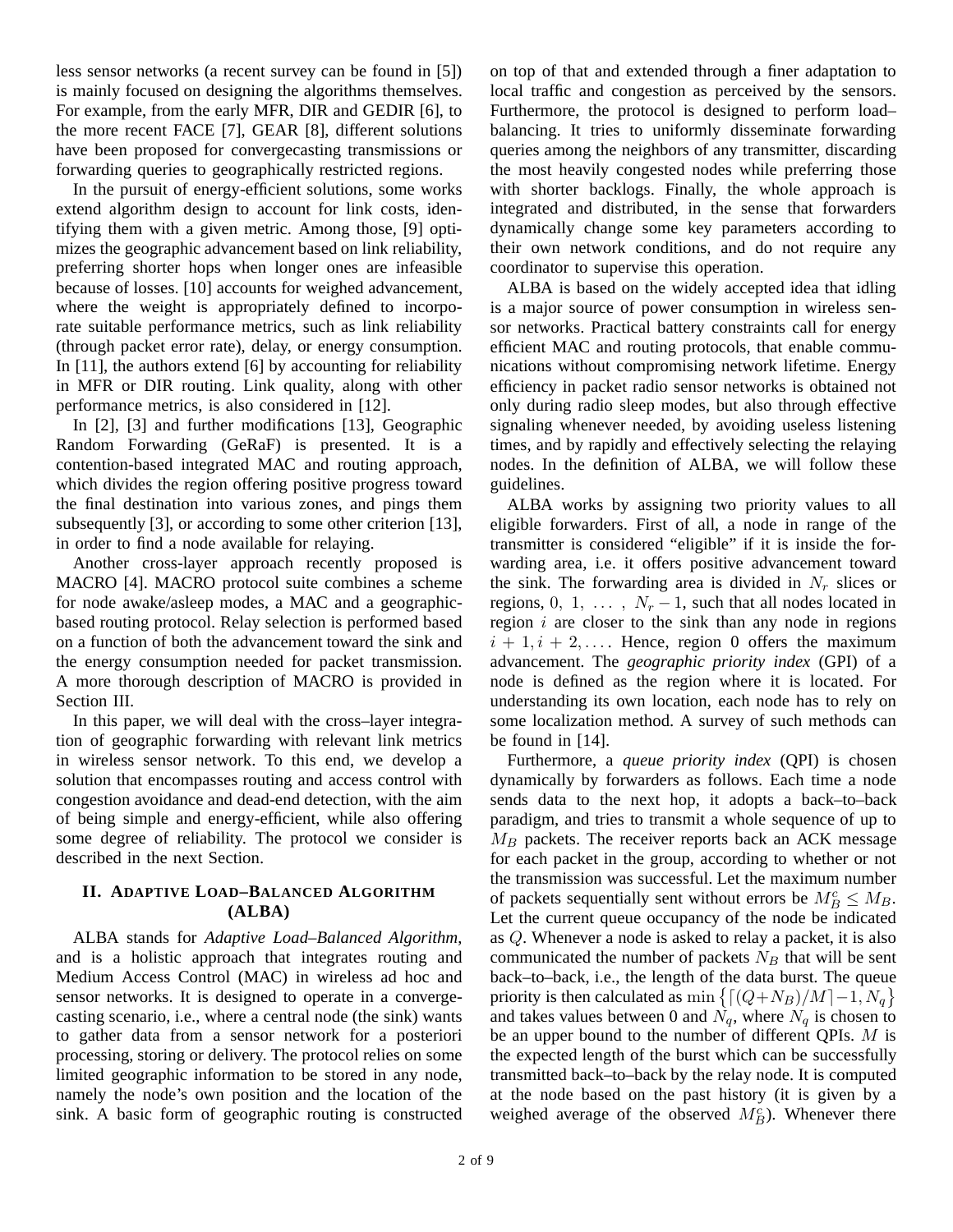

Fig. 1. Sample assignment of QPIs and GPIs to awake nodes upon RTS reception.

are fewer than  $M_B$  packets in the queue, if they are all successfully transmitted in a single burst we optimistically assume that a burst of  $M_B$  packets could be sent correctly.

The rationale behind accounting for the queue priority is for relays to measure how easy and fast it will be for them to further propagate data. The QPI captures the estimated number of burst transmissions needed before the new data can be relayed further. Since te choice of good relays is critical to set up a better route, nodes with low QPI are preferred. In fact, if a node finds it difficult to send out packet bursts (low  $M$ ), then the channel is likely to be experiencing a temporary excess use. This makes the node a bad candidate relay. The same reasoning applies if the node has a very high queue level. In either case, the QPI is greater, and this will reduce the probability that the node can be chosen as a relay. On the contrary, if a node has a very low queue, or it is always able to successfully forward long data bursts (high  $M$ ), then it should be addressed more frequently.

Fig. 1 illustrates the priority assignments. Node S is the sender and requests a total data burst of 3 packets. The forwarding area is identified in light gray, and the forwarding regions are delimited by circle arcs centered at the sink (supposed to be quite far away and not displayed). Asleep nodes are shown as crosses. The only awake sensors are thus nodes A, B, C and D. Node A has an empty queue but  $M = 2$ , so it is assigned a QPI of 1. Node D also has  $M = 1$  but its backlog is longer  $(Q = 8)$ , hence its queue priority index is 3. Similarly, nodes B and C both have  $M = 5$ , but B has a smaller queue. Therefore, B is assigned queue priority 0, whereas C is assigned 1.

In order to reduce energy consumption due to idle listening, ALBA assumes that all nodes alternate between awake and sleep states. Once a node has a packet to send, it senses the channel to avoid collisions. The sensing time is chosen to be long enough so that incomplete ongoing handshakes are detected with high probability [3]. If the channel is sensed idle, an exchange of messages for collision avoidance occurs. First, the transmitter broadcasts a Request–To–Send (RTS) message, including enough significant information to allow the eligible forwarders to identify both the geographic and the queue priority regions. Namely, the RTS contains the location of the transmitter and the number of packets in the requested data burst,  $N_B$ . The position of the sink is assumed to be known. Based on gathered geographic data, each node is able to compute its own region and geographic priority index. Moreover, each node knows its own queue level, Q and the the expected length of a successful burst,  $M$ . Along with  $N_B$ , these allow to compute the QPI.

Only eligible nodes which are awake and idle can respond to the RTS. In particular, all neighbors hearing the RTS and finding themselves outside the forwarding area return to sleep immediately. The others report back a Clear–To–Send (CTS) message based on their QPI.<sup>1</sup> Nodes with QPI 0 respond immediately, giving rise to three possible events. If only one node responds, it is the winner and it is sent the data packet. If none responds, the transmitter uses a further RTS to query the nodes with QPI 1 and waits for an answer, continuing similarly until a response is heard. If more than one CTS is received, multiple nodes share the same QPI, and the transmitter tries to locate the one offering the best advancement, i.e., having the best GPI. To this end, nodes with GPI 0 are called first, and the same answering procedure used for

<sup>&</sup>lt;sup>1</sup>Each CTS specifies how many packets the relay can receive, in order to avoid buffer overflows.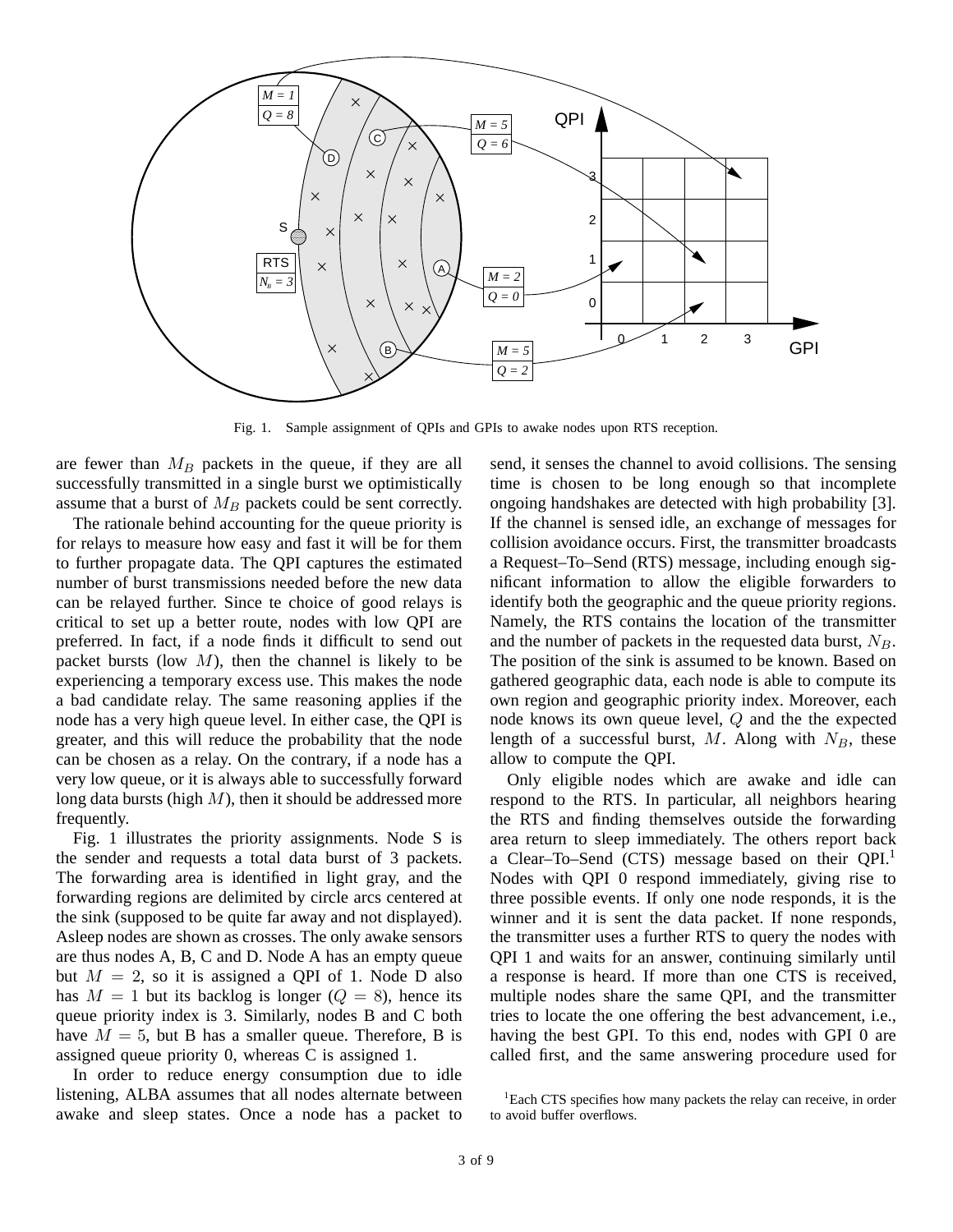QPI is replicated. Finally, if the sender does not receive any kind of reply after having scanned all QPIs, it backs off and retries at a later time. A maximum number  $N_{MaxAtt}$ of failed attempts is set, after which the node discards the packet. In Fig. 1, for example, node S sends an RTS to query the nodes with QPI equal to 0. Only one CTS is received by node B. In this case node B will be selected as next-hop relay. Let us now discuss what would happen in case only nodes A, C, D were awake. After a first unsuccessful attempt (no node with QPI 0 exists in this case), A and C would become involved (they both have QPI 1). Their CTSs would collide, so the best GPI search begins. A would be the final winner, since it is the only node with GPI 0. Note that if some nodes have the same QPI and GPI, their CTSs would collide again. This event is solved through binary splitting [2].

Consecutive data packets are sequentially sent to the contention winner, as many as indicated in the control messages. Contention losers overhear the data packet, understand that it is not meant for them and go back to sleep. All data packets are individually acknowledged. More specifically, if an ACK is missing for any reason (collisions, channel errors, etc.) the sender stops transmitting and accordingly updates the value of  $M_B^c$ . Packets in the current burst that have not yet been sent are rescheduled for a later attempt after a backoff period. During this backoff, nodes follow their normal duty cycle, and may respond to relaying requests if needed.

As a final detail, we highlight that the awake/sleep schedules of the nodes take place with the same average duty cycle d, but are completely asynchronous. Therefore, some eligible relays may happen to wake up during a contention. In this case, a node can actively take part in the contention only if the best QPI is still being searched for. Whenever the QPI of the contenders has been chosen (i.e., the best GPI search phase has started), no node can enter the contention. Other than this, the participation of these nodes to the ongoing contention is always subject to the rules described before.

ALBA also includes a mechanism for dealing with deadends, i.e., with those nodes that cannot find relays in the direction of the sink. According to this much, each node  $y$  divides the circle centered in itself and with radius  $r$ (transmission range) into two parts. The first one, denoted F, is the forwarding region introduced before (colored gray in Fig. 1), the second one, namely  $F^C$ , is the remaining portion of the coverage area (white in Fig. 1). Originally, all nodes are labeled 'yellow.' They route information according to the ALBA operations described above (i.e., selecting relays among nodes in  $F$ ). Whenever a node  $y$  has unsuccessfully attempted to forward packets for a number

of times high enough<sup>2</sup> to believe that are no neighbors in  $F$ , it consider itself a dead-end. Being a "bad relay," y exponentially decreases its own likelihood to participate as eligible forwarder in contentions initiated by other nodes. This is the way nodes on branches going only to dead-ends progressively realize that those branches are no good for routing packets to the sink, and hence they stop proposing themselves as relays for other nodes.

A node which cannot advance packets toward the sink switches its color to 'red.' Red nodes handle a packet that they generate or that they receive according to a different rule: the packet is sent away from the sink selecting as relay yellow or red nodes in  $F^C$ . This process is repeated until a yellow node is reached. Starting from the yellow node, 'yellow (i.e., regular) ALBA operations' are resumed. The packet is forwarded to the sink along a route which goes only through yellow nodes: the yellow brick route. If a red node is unable to find relays in  $F<sup>C</sup>$  it progressively stops proposing itself as relay for other red nodes, eventually switching to 'blue.' Blue nodes do not have yellow neighbors but they could have a red neighbor in the  $F$  area. They will not candidate themselves as relays for messages sent by red or yellow nodes. However they will search for a route for their own packets by asking other blue or red neighbors in  $F$  to play as relay (giving priority to red nodes). When blue nodes fail too much forwarding the packets, they again assume to be a dead end and try routing around. They do this by switching to 'violet.' Such nodes search for relays in  $F^C$ , looking for either blue or violet nodes, giving priority to blue ones.

The rationale behind this re–routing mechanism is simply explained with the need to both ensure that a 'yellow brick' path is eventually reached and that dead end nodes are able to send back the packet for some hops. Also note that a node starts from yellow, and when experiencing bad network conditions, it sequentially switches to red, blue and violet. Yellow and blue nodes look for relays in  $F$ , while red and violet nodes address  $F^C$ , thus favoring changes of the routing direction. The mechanism can be generalized to work with any sequence of colors  $C_1, \ldots, C_n$ . Following the same guidelines, odd colors will search for relays in F and even colors in  $F^C$ . It is possible to prove that this technique finds loop-free routes [15].

Note that ALBA combines energy saving (through duty cycles, backoffs, and shutdown of useless nodes), MAC (through sender-initiated contentions) and routing in a seamless way. This cross–layer design results in better efficiency thanks to the integration of different network layer operations, while striving to be simple and easily implementable on nodes with limited computational capa-

<sup>&</sup>lt;sup>2</sup>This number has been tuned via extensive simulation and selected not to lead to false positives when varying the scenarios parameters in realistic ranges.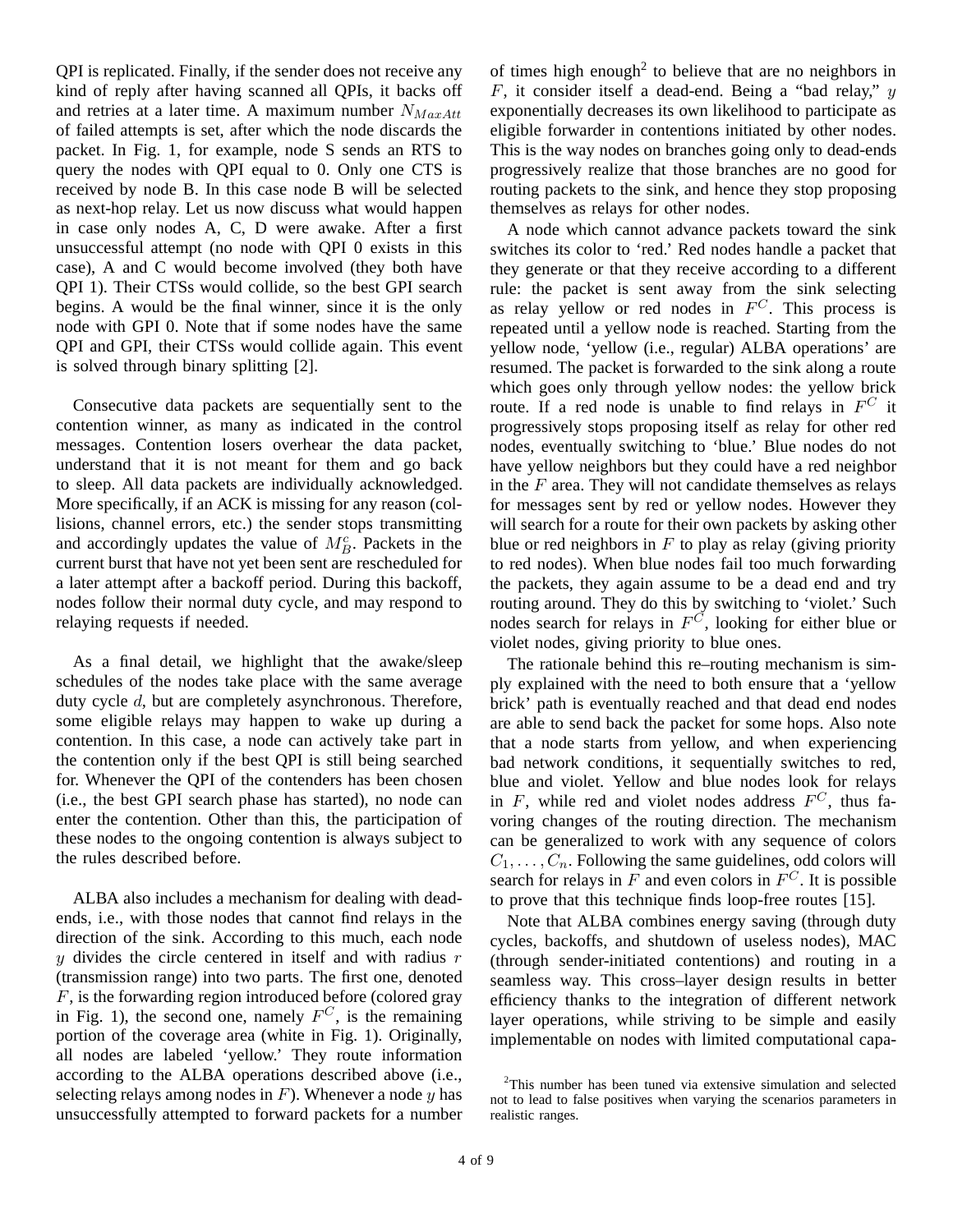bilities. The joint iterated optimization, first on the queue length, and then on the advancement toward the sink, is necessary for selecting the best relays, i.e., those with shorter queues and/or that transmitted successfully in the past. The QPI is maximized first because we found that there is no point in looking for the best advancement, when the addressed receiver cannot support the required amount of traffic [13]. It is instead more convenient to look for uncongested nodes offering a good probability of advancement, and to achieve the best progress only among those.

### **III. MACRO AND GERAF**

In this section we describe MACRO [4] and GeRaF [3], [13], the two protocols used as benchmarks in our comparative performance evaluation.

In MACRO all sensors follow a sleep/awake schedule similar to ALBA. MACRO however uses a different MAC and a different relay selection rule. Relay selection is based on the relay "weighed progress," i.e., the advancement toward the destination divided by the power needed to reach that relay. In the following we will use the terms "weighed progress" and "gain" interchangeably. In MACRO, each node divides the forwarding region in  $N_m$ zones. A prescribed power level  $P_i$  suffices to reach any node in zone i, with  $P_i \leq P_{i+1}$   $\forall i$ . Let r be the maximum transmission range. The  $i$ -th region comprises all neighbors whose Euclidean distance from the source is smaller or equal to  $r_i = i * r/N_m$ .

The operations performed by node  $x$  and its neighbors when searching for a relay in a given relay region are the following. Node  $x$  wakes up all its neighbors within the relay region by transmitting WAKE UP messages addressed to that region over a time  $T_{cycle}$ .  $T_{cycle}$  is selected long enough to be sure that each neighbor will wake up and will be able to receive the WAKE UP message before  $T_{cycle}$ expires. Node  $x$  then transmits a GO message asking for possible relays. x's neighbors compute their gain, and based on the gain value, they will compute a random time (the higher the gain the lower this time) to wait before they transmit a CONTROL ACK message with which they candidate themselves as possible relays. Such times are upper bounded by a value  $WT$  (Wait Time), which is one of the protocol parameters. CONTROL ACK messages include the neighbor's identity and associated gain. Whenever node  $x$  receives a CONTROL ACK message it checks if it has a better gain than the ones received so far. It also computes the probability of receiving a CONTROL ACK message from a neighbor with a better gain located in the same relay region. If such probability is greater than a threshold  $p_{th}$ , it will keep waiting for an additional message (or for the timeout  $WT$  expiration). Otherwise, node x computes the expected highest gain that will be found by searching the next relay region. Only if such value is greater than the gain of the best relay already discovered, is the next relay region searched. At the end of this procedure, node  $x$  selects the discovered neighbor with the highest gain as next hop relay and forwards the data packet to it.

On one hand, MACRO is a completely distributed, online, cross–layer algorithm, which jointly optimizes transmit power consumption and geographic advancement. On the other hand, it needs to wake up all nodes before any handshake, which consumes both time and power.

GeRaF  $[2]$ ,  $[3]$  and GeRaF<sup>+</sup>  $[13]$  are also of interest for our study and are briefly summarized here. GeRaF divides the positive advancement region in, say,  $N_r$  circular slices. Unlike MACRO, these slices are not centered in the transmitter but in the sink. They are used to discretize the advancement offered by different neighbors and to choose the best one. GeRaF assumes that every node knows its own position and the location of the sink. Every other relevant geographic information is piggy-backed in signaling messages. Each transmitter issues an RTS message whenever it has a packet to transmit. The message reaches all neighbors and initiates a contention among relays. The nodes in the farthest region from the sender respond first with a CTS message. If more than one reports back, the sender issues a COLLISION message to solicit the choice of a single node. This is distributely achieved through binary splitting.

If a region is empty (e.g., because all nodes located in it are sleeping) the transmitter issues a CONTINUE message to solicit the following region. When the first nonempty region is found, a contention among nodes is originated as specified before. After having identified a relay, GeRaF sends out data, waits for an ACK, and then lets the sender go back to sleep, in order to allow the relay to forward the packet. A backoff state is entered whenever the node cannot succeed in finding any relay. In the GeRaF<sup>+</sup> variant, nodes entering the awake state during a contention can participate, provided that they belong to a region which has not already been queried.

GeRaF is designed to integrate MAC message exchanges and the designation of the most convenient relay (from a geographic point of view). Thanks to awake/sleep cycles and to this cross–layer design, it is very energy–efficient. Moreover, it is simple and easy to implement on real nodes. However, it has some drawbacks, e.g., it cannot route around connectivity holes, and thus may not be able to deliver all messages in sparse networks (because of the physical absence of nodes). Also, it is not able to operate in dense traffic scenario (when congestion builds up).

In the next Section we provide simulation results for ALBA and carry out a comparison among our approach, GeRaF and MACRO.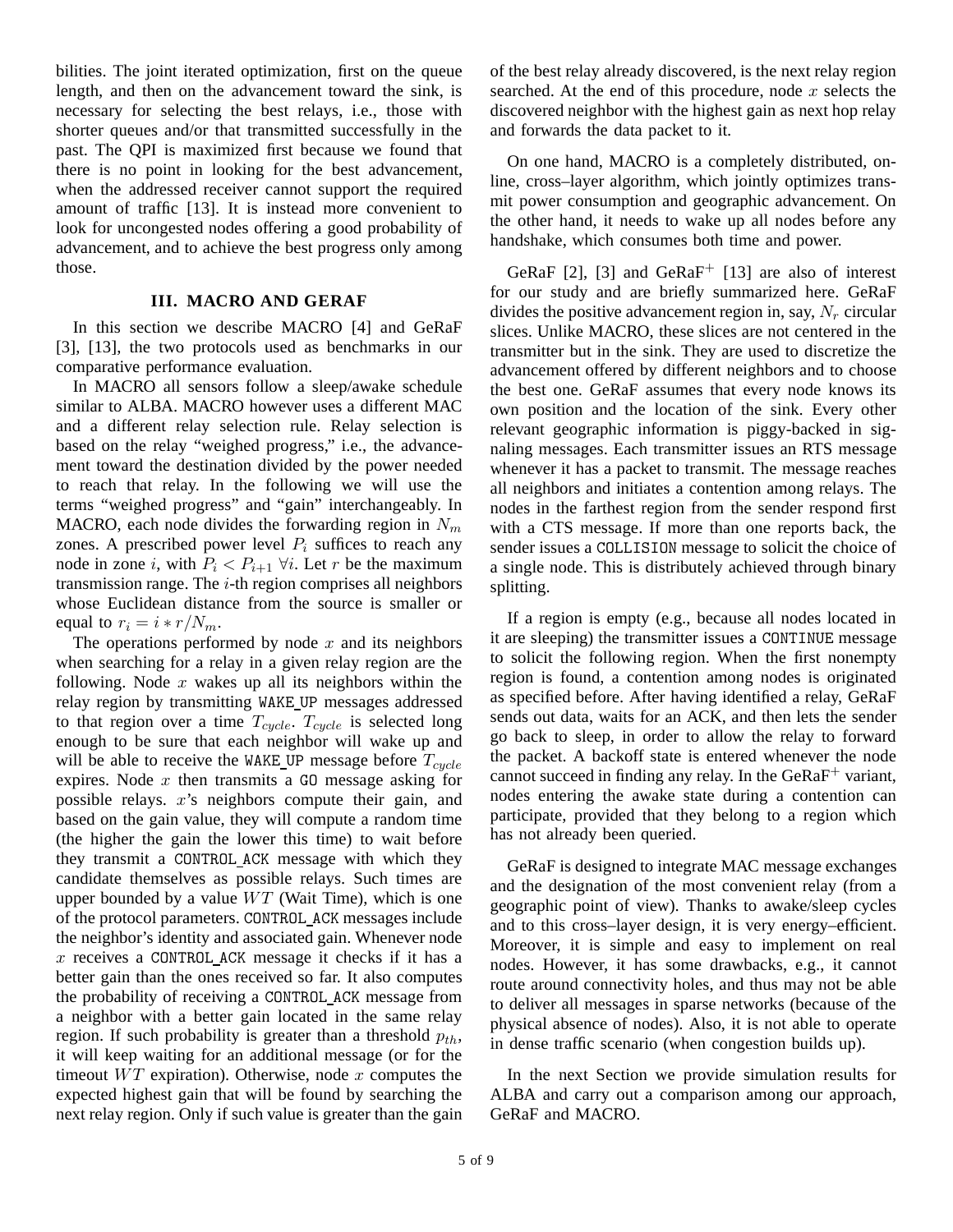#### **IV. PERFORMANCE EVALUATION**

In this section we report the results of a comparative performance evaluation aimed at assessing ALBA's effectiveness 1) in reliably delivering the generated packets to the sink; 2) in performing convergecasting according to a low-energy, low-overhead paradigm; and 3) in providing good trade-offs between energy efficiency and end-to-end packet latency. ALBA, GeRaF [2], [3] and MACRO [4] have been implemented using the VINT project network simulator ns–2 [16]. GeRaF is a natural benchmark for ALBA as ALBA has been designed to address its performance limits outlined in [13]. MACRO has been selected for comparison as it is a recently proposed cross–layer solution, designed to perform better than geographic greedy forwarding schemes. Instead of selecting as relay the active neighbor closest to the sink, in MACRO a node  $x$  which has a packet to transmit wakes up and inquires all the neighbors in its forwarding area. Each neighbor  $y$  has associated a gain given by the ratio of the advancement toward the sink which would be obtained by relaying the packet to  $y$  and the energy consumption needed to transmit the packet from  $x$  to  $y$ . Out of the neighbors in its forwarding area,  $x$  selects that with the highest gain as relay, in this way trading-off energy consumption and latency.

The three protocols have been compared in a scenario in which  $n = 600$  nodes are randomly and uniformly deployed in a square area with side  $L = 160$  m. The sensor nodes' transmission range  $r$  varies between 15 m, 20 m and 30 m (all realistic transmission ranges according to currently available sensor nodes prototypes). These ranges correspond to scenarios where nodes have an average nodal degree equal to 16, 30 and 66, respectively.

In our simulations, nodes alternate between awake and asleep states according to a predefined schedule with a duty cycle  $d = 0.1$ . The energy consumption when transmitting, receiving and when asleep follow the *first order energy model* outlined in [17]. The energy consumed per bit when receiving  $E_{Rx}$  is constant, while the energy consumed per bit when transmitting  $E_{Tx}(r)$  is expressed by the following equation:

$$
E_{Tx}(r) = E_{Tx-elec} + E_{Tx-amp}(r) \qquad (1)
$$

$$
E_{Tx-amp}(r) = \epsilon_{amp} * r^2 \tag{2}
$$

The first term  $E_{Tx-elec}$  accounts for the energy needed to run the transmitter circuitry (and is set equal to  $E_{Rx}$ ), while the second term  $E_{Tx-amp}(r)$  accounts for the emission power. The latter term depends on the transmission range, as shown in eq. (2). According to this energy model,  $E_{Tx-amp}(r)$  and  $E_{Tx-elec}$  have comparable values when  $r = 22.5$  m, after which the transmission power  $E_{Tx-amp}(r)$  becomes the dominant factor in eq. (1). The energy cost when asleep is assumed equal to 1/1000 of the cost when in the receive state.

Data traffic is generated according to a Poisson process with parameter  $\lambda \in \{0.01, 0.05, 0.1, 0.25, 0.5, 1.0, 2.0,$ 4.0}. A packet arrives to the network and one of the sensor nodes is randomly and uniformly assigned to the packet as its source. Nodes have packet buffers with size equal to 20 packets. A newly generated packet is *accepted* by the source node if its buffer size is not full. All packets are addressed to the sink which is randomly placed in the deployment area. Convergecasting of the sensed data to the sink is performed according to the specific protocol considered (ALBA, MACRO or GeRaF). Data packets have a length equal to 250 bytes, while the size of control packets is set to 25 bytes. The channel data rate is 38.4 Kbps.

All the topologies we have considered for our experiments are connected, i.e., there is always at least one route between any pair of nodes in the network. Since we consider WSNs with random and uniform deployment of the sensor nodes, it might be the case that a node does not have any available relaying neighbors, in the direction of the sink. This would result in unsuccessful packet delivery, unless additional mechanisms are introduced for re–routing the packet (which have been included in ALBA but are not accounted for in MACRO and GeRaF). We have verified however that such cases rarely occur for sufficient node densities, as considered in this paper for ALBA, MACRO and GeRaF. The specific parameters settings are summarized in the following Tables I–III.

All the protocols divide the area where possible relays are located into four different relay regions. They all adopt the same carrier sense length  $T_{Sense}$ , the same backoff interval length  $T_{Backoff}$ , and they all attempt to forward a data packet to the next hop for a maximum of  $N_{MaxAtt}$  times. As for the specific ALBA's parameters, the maximum number of packets which can be transmitted back-to-back in a burst has been tuned and is equal to 5, while the possible queue lengths have been divided into  $N_q = 4$  groups.

The MACRO parameters  $p_{th}$ ,  $T_{cycle}$  and  $WT$  have been tuned. Their values are reported in Table III.

The performance of the three protocols has been evaluated with respect to the following metrics of interest.

*1) Packet delivery ratio:* defined as the percentage of generated packets which are successfully delivered to the sink.

*2) End-to-end packet latency:* defined as the time from when a packet is generated to when it is delivered to the sink.

*3) Node energy consumption:* this metric refers to the average energy consumed by nodes over a given timeframe normalized to the energy nodes would consume by strictly following the duty cycle.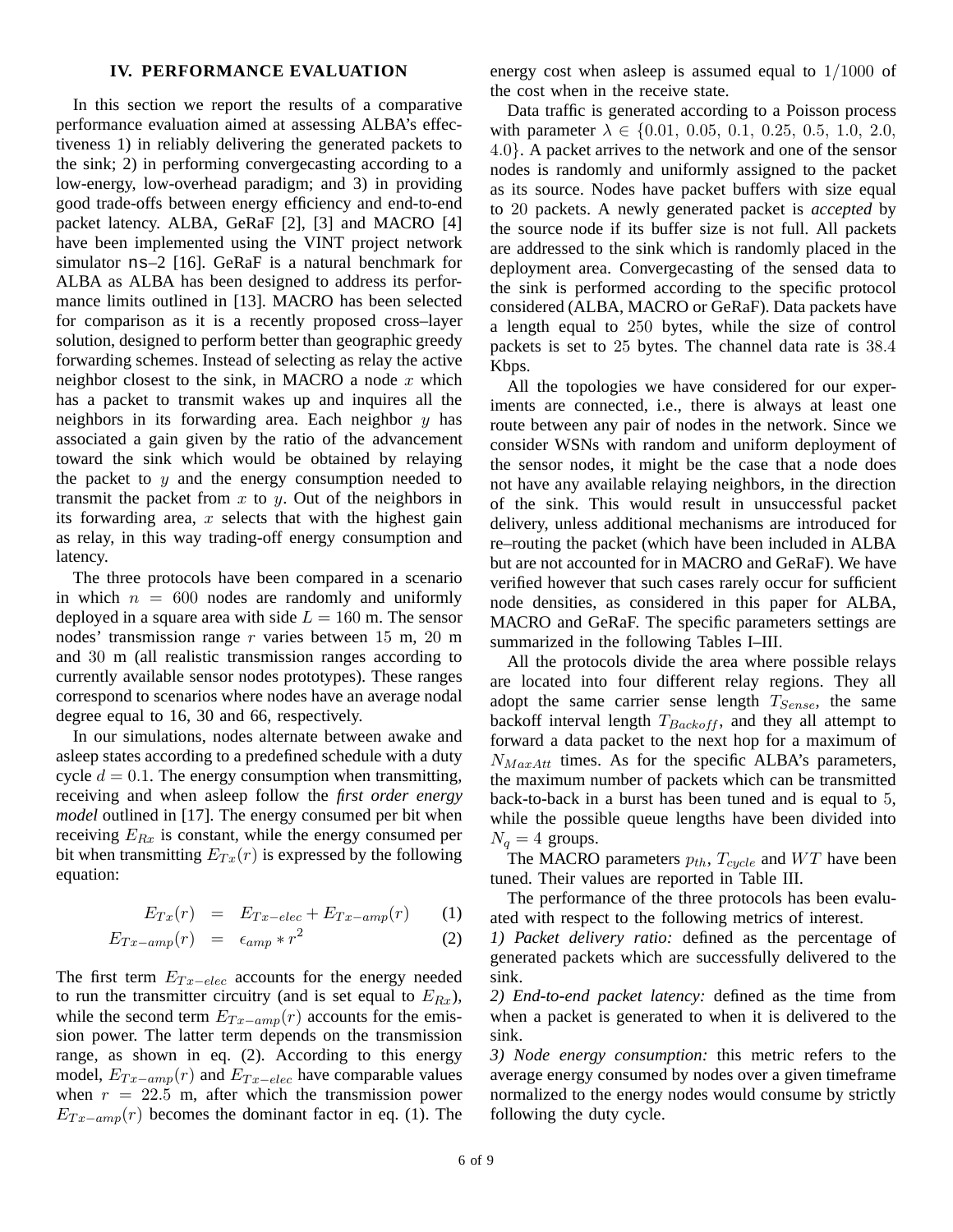TABLE I

COMMON PARAMETERS.

| Name          | Value      | Description                                      |
|---------------|------------|--------------------------------------------------|
| $N_r$         |            | Number of relay regions                          |
| $T_{Sense}$   | $0.0521$ s | Carrier sense length                             |
| $T_{Backoff}$ | $1.095$ s  | Backoff interval length                          |
| $N_{MaxAtt}$  | 50         | Max. number of attempts for<br>searching a relay |

Figs. 2 to 6 display the results of our comparative performance evaluation. Results have been obtained by averaging over 100 simulation runs.

In particular, Figs. 2 to 6 compare the performance of ALBA, MACRO and GeRaF when  $r = 20$  m. MACRO results are displayed only for  $\lambda \leq 0.25$ . For larger traffic loads the protocol performance significantly degrades (a significant percentage of packets are lost, and latencies are very large). GeRaF and ALBA scale to higher traffic loads (no packets are lost and end-to-end latencies are limited to a few seconds for  $\lambda \leq 4.0$ ). This is due to the much higher overhead of MACRO's relay selection scheme over ALBA's and GeRaF's.

As GeRaF and ALBA favor low latency (maximum advancement toward the sink) while MACRO also accounts for the energy needed to forward a data packet toward a given relay, the energy consumed for end-to-end data packet transmission is lower in MACRO than in GeRaF and ALBA. This is clearly shown in Fig. 2 which compares the three protocols for  $r = 20$  m.

This metrics only accounts for the energy consumed to transmit and receive the data packet over the selected route: the energy spent for relay selection is not included. We observe that ALBA is the one with the highest energy consumption to transmit a data packet along the route to the sink. Such metric is given by the average number of hops traversed by a packet times the average energy consumption needed to transmit the packet to the next hop. ALBA is the protocol leading to longer routes: 8.4 hops on average vs. the 7.4 hops experienced when GeRaF is adopted. This is due to ALBA's relay selection rule: a node with a better QPI is chosen even if it does provide a large advancement toward the sink. The energy consumption needed to transmit the data packet to the next hop relay is instead exactly the same in GeRaF and in ALBA. In both protocols the emission power is the same (no power control is used, nodes transmit always at the maximum emission power). Being the number of traversed hops lower in GeRaF than in ALBA, and being the energy consumed to relay a packet to the next hop the same, the energy consumed to transmit a data packet end-to-end, from the source to the sink, is lower in GeRaF than in ALBA.

MACRO leads both to shorter routes (6.7 hops long, on average) and to lower energy consumption to transmit a data packet to the next hop. The latter is due to the fact

ALBA PARAMETERS.

|         | Name Value Description       |
|---------|------------------------------|
| $M_{B}$ | Max burst length             |
|         | Number of queue size regions |

# TABLE III

MACRO PARAMETERS.

| Name        | Value            | Description                                 |
|-------------|------------------|---------------------------------------------|
| $T_{Cycle}$ | $0.16$ s         | Duration of the wakeup phase                |
| WT          | $0.3 \mathrm{s}$ | Maximum Wait Time for CONTROL_ACKs          |
| $p_{th}$    | 0.3              | Threshold prob. for achieving a better gain |

that MACRO exploits power control (transmitting at the minimum emission power able to reach the relay region where the selected relay is located). MACRO reduced route length is somehow less intuitive. In short range scenarios as the one being considered, the energy consumption reduction that can be achieved by selecting relays closer to the source is quite limited (being the factor  $E_{Tx-elec}$  non negligible). Indeed, MACRO selects as relays the nodes with the highest gain which are located in this case either in the third or in the fourth relay region (which contains the neighbors closest to the sink). GeRaF is not always able to find relays so close to the sink, since it operates only on the subset of *active* neighbors. On the contrary, MACRO wakes all the neighbors and then selects the best one out of them. As a result, on average MACRO leads to higher advancements (thus, shorter routes).

A main drawback of MACRO is the high cost to be paid for relay selection. The average number of bytes transmitted by nodes involved in a relay selection procedure to identify the best next hop relay is reported in Fig. 3. While GeRaF and ALBA have very similar performance, and prove themselves to be lightweight protocols, MACRO suffers from a much higher overhead (more than ten times as large) due to the high message exchange associated to neighbors wake up. Around 750 bytes are transmitted by a node to wake-up all its neighbors in a given relay region *à la* STEM [18]. Given that on average the selected relay is found in the third or fourth relay region searched, the overhead due to WAKE UP messages sums up to between 2250 and 3000 bytes. WAKE UP messages thus are the major component of the overall relay selection overhead. The overhead associated to GO and CONTROL ACK messages is instead negligible, since they are short, and at most four GO s and one CONTROL ACK is needed for each potential relay. The number of eligible relays for a node is limited to around 15 in this scenario.

A corresponding performance degradation can be observed in the time needed to identify the next hop relay. In MACRO, each relay region inquiry requires 0.16 s to wake up all the nodes in the region, plus up to 0.3 s to gather all the gains of the nodes in the region. Given that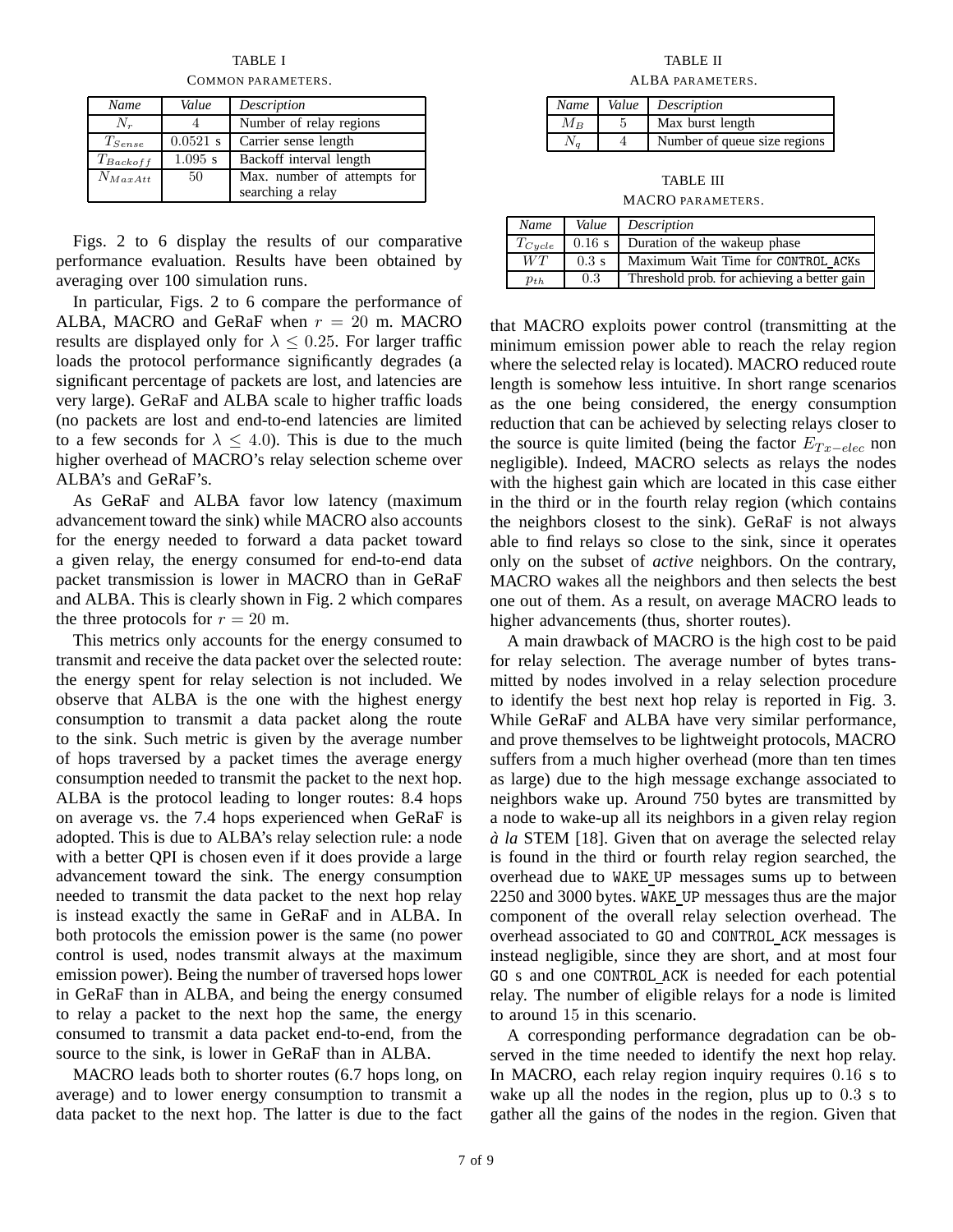

Fig. 2. Avg. energy consumed to deliver a data packet to the sink [J].

two or three regions are usually scanned unsuccessfully before the next hop relay is identified, more than 1 s passes before scanning the relay region where the next hop relay is located. This justifies the relay selection duration which is way longer than in ALBA and GeRaF. As the traffic load increases, collisions during the transmission of the data packet may occur. This results in the need to perform again the relay selection phase, which in turn causes a longer contention duration. This effect is not evident in ALBA and GeRaF. Being much more lightweight the probability of collisions is much lower in these protocols.

In ALBA (GeRaF) the relay regions are searched from the one with the highest QPI (GPI) down to the one with the lowest QPI (GPI). As soon as some nodes answer the RTS packet, a relay will be selected within that region. Collisions may occur due to multiple potential relays answering simultaneously but they are quickly solved solved using a splitting algorithm. All these operations can be performed quickly, and result in a significant advantage in terms of per hop latency, and overall end-to-end latency, as shown in Fig. 5.

MACRO's much higher overhead is also critical in terms of overall node energy consumption (Fig. 6).

Despite MACRO's power control techniques and shorter routes found, the many control packets needed for selecting a relay and the higher probability of collision lead to a greater number of bytes transmitted and received over the network, thus to an overall higher energy consumption. The increase over ALBA and GeRaF can be as high 12%.

No significant difference is noticeable between ALBA and GeRaF in dense, low traffic scenarios such as the one considered here. This is the only type of traffic scenario in which all the three protocols correctly operate (MACRO suffers severe degradation at medium-high traffic, GeRaF and MACRO lose pakets due to dead-ends in sparse and moderately sparse scenarios).

We have carried out extensive simulations to assess the performance of ALBA in high density and/or high traffic



Fig. 3. Relay selection: overhead [bytes].



Fig. 4. Relay selection: duration [s].

scenario. We cannot show this additional material here due to lack of space, but our results indicate that, in such scenarios, ALBA improves over GeRaF in multiple ways.

First, it is able to re–route packets in case no relay toward the sink reducing (when four colors are adopted) the percentage of lost packets from  $18\%(57\%)$  down to  $0\%$  (7%) in sparser scenarios, with nodal degree equal to  $10(5)$ , where this problem can severely degrade performance).

Second, it scales better than GeRaF. In particular:

- 1) As traffic load grows, ALBA leads to significantly better performance in terms of end-to-end packet latency than GeRaF, thanks to the queue load balancing strategy and to the more effective packet delivery. At  $\lambda = 4.0$ , GeRaF packet latency (23 s on average) is more than twice as much as ALBA's (11 s). This despite ALBA's relay selection scheme, which tends to lead to longer routes. The latter brings to a slightly higher energy consumption in ALBA over GeRaF. Such increase is however quite limited  $(< 5\%)$ .
- 2) ALBA is able to sustain a higher load. At  $\lambda =$ 6.0, ALBA still operates correctly, while GeRaF